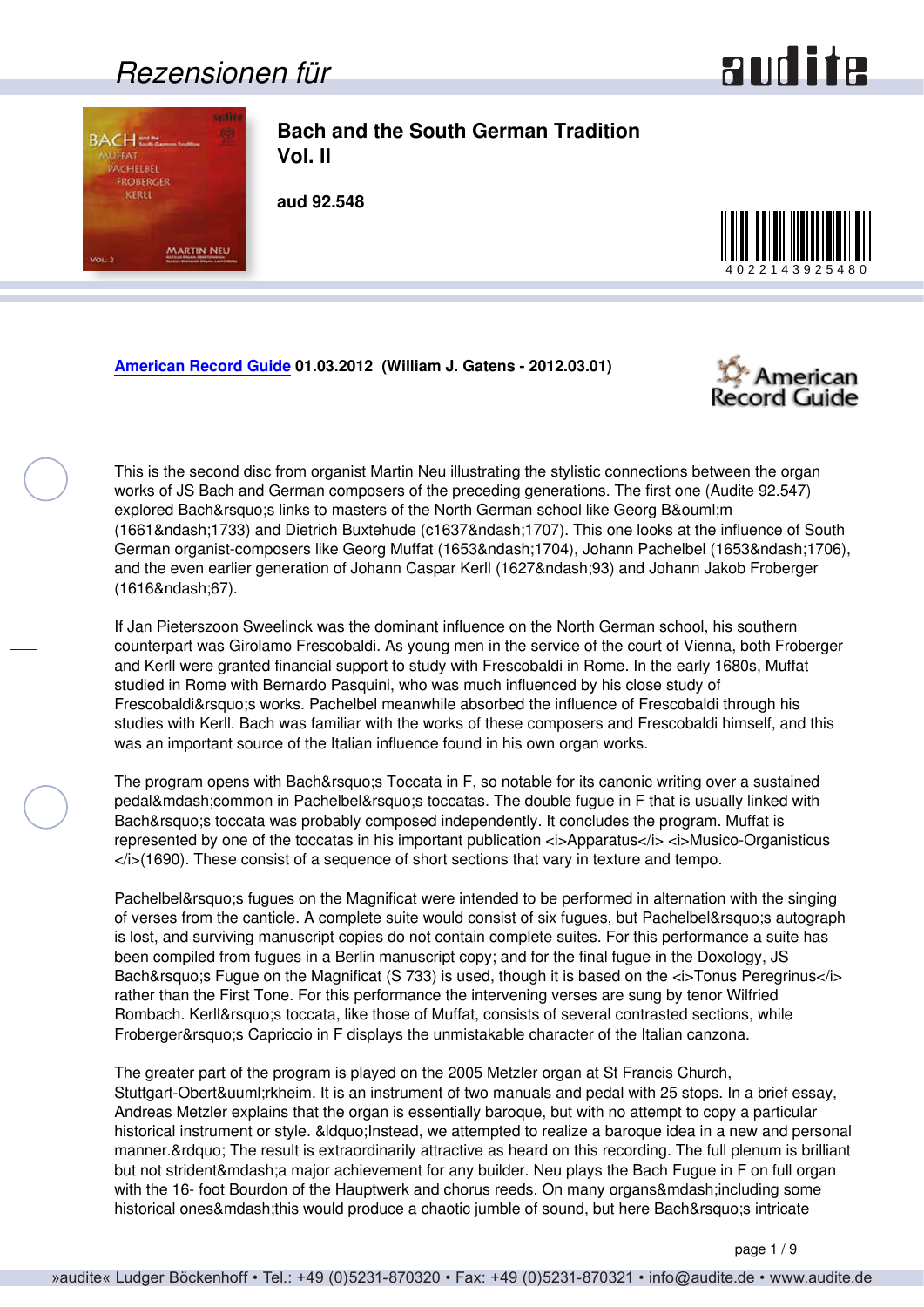# and ite

<span id="page-1-0"></span>contrapuntal argumentation is distinctly audible from start to finish. The quieter registers are also very attractive. On hearing the opening movement of Bach' Trio Sonata in C, I thought the music might sound more cheerful with a lighter and more delicate registration. Neu' sdetailed registrations are not printed in the booklet, but they can be obtained in PDF format on the Audite website. On consulting that, I am not sure he could have found a better combination for the movement.

The earlier pieces by Kerll and Froberger are played on the historic organ at St John's Church, Laufenburg, Switzerland. It is a singlemanual instrument with eight stops built in 1776 by Blasius Bernauer. As one might expect, its tone does not have the heft of the Metzler, but it too is attractive and well suited to the music.

Martin Neu's performances are a delight. It is refreshing to hear early organ music treated as music, not just so many historical artifacts subjected to brittle and dispassionate playing in the name of historical performance practice. Neu is never anachronistically self-indulgent, but he displays great sensitivity to the flow and phrasing of the music and chooses registrations that suit its character, especially in the multi-sectional toccatas. In each of Pachelbel's Magnificat fugues, the registrations capture the character of the verses represented.

**Badische Zeitung Samstag, 3. Dezember 2011 (Johannes Adam - 2011.12.03)**

**Badische Zeitung** 

**Martin Neu (Orgel)**

### *Bach, staubfrei*

Auf dieser Novität werden Bach und die süddeutsche Tradition beleuchtet (der englische CD-Titel aber wirkt da doch ein bisschen überkandidelt). Der in Murg aufgewachsene und unter anderem bei Gerhard Gnann in Mainz ausgebildete Martin Neu präsentiert die eingespielten Werke gut artikuliert und staubfrei – mit einem Wort: souverän. Klarheit steht obenan. Das F-Dur-Paar BWV 540 des Thomaskantors dient dem Programm als Rahmen: Frisch klingt die Toccata, die Fuge hat nicht zuletzt auf ihren Strecken im stile antico Gewicht. Sehr schön und ausdrucksstark gelingt Bachs Magnificat-Fuge. Mit Musik von Pachelbel und Bach lässt Neu den Hörer ein Magnificat abwechselnd, also in Alternatim-Praxis, mit Gesang (Tenor Wilfried Rombach) und Orgel erleben. Zum Einsatz kommen die Metzler-Orgel von 2005 in der Franziskus-Kirche in Stuttgart-Obertürkheim und die Blasius-Bernauer-Orgel von 1776 in St. Johann in Laufenburg/Schweiz (Froberger, Kerll). Bachs Orgelschaffen hat eben süddeutsche Einflüsse. Sie stehen dem Leipziger keineswegs schlecht zu Gesicht.

### **Choir & Organ January/February 2012 (David Ponsford - 2012.01.01)**

This programme is framed by Bach's Toccata & Fugue in F, well played on a 2-manual Metzler (2005). Other Bach works include the Magnificat and Trio Sonata in C, with Muffat's Toccata sexta, Pachelbel's Magnificat primi toni, Kerll's Toccata 1 and Froberger's Capriccio XII, the last two played on a 1766 organ at A423. Martin Neu plays the lively movements well, but the slower pieces (Muffat and BWV 529/2) are rather labored. There are some fine sounds, though, despite the inevitable change of pitch between the organs, and the general thesis of this CD is well conceived.

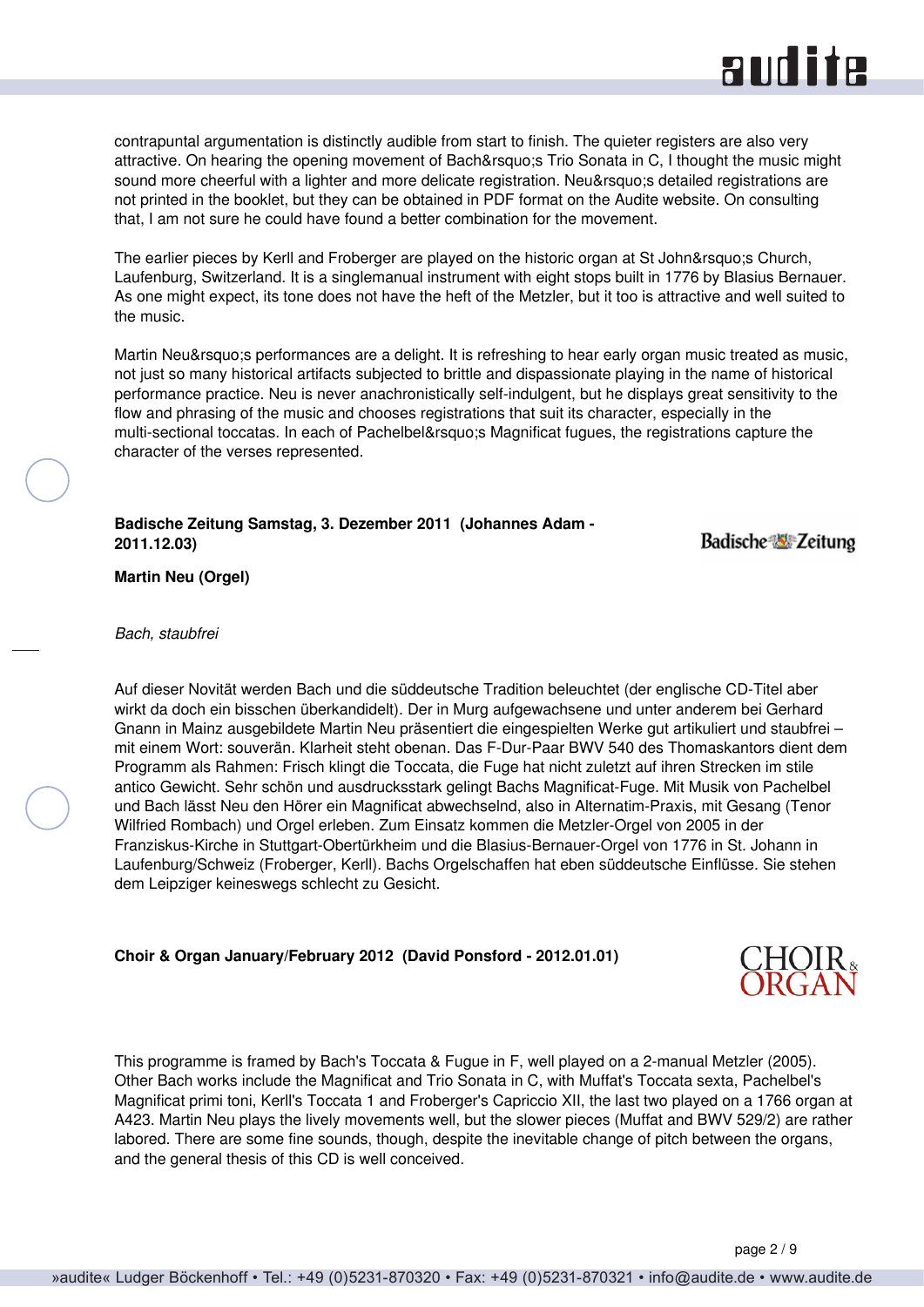<span id="page-2-0"></span>**[Der Sonntag - Wochenzeitung für die Evangelisch-Lutherische](http://www.sonntag-sachsen.de) Nr. 48 (27. November 2011) (Michael Klein - 2011.11.27)**



aud ite

**Einfluss der süddeutschen Barockmeister auf Johann Sebastian Bach**

Einfluss der süddeutschen Barockmeister auf Johann Sebastian Bach

*Full review text restrained for copyright reasons.*

**[Fanfare](http://www.fanfaremag.com/) (Jerry Dubins - 2012.02.01)**

fanfare

The album title given in the above headnote is a bit confusing. Volume 2 suggests this is a second release of Baroque organ works by composers of a South German school, while the only companion disc I find listed is titled "Bach and the North German Tradition," which, by the way, does not appear to have been reviewed here. So, this then would appear to be not a second volume of organ works by South German composers, but a second volume of organ works by German composers, the first of which features, along with Bach, North Germans Buxtehude and Böhm.

This is primarily a disc of organ music, but according to Martin Neu's informative booklet note, Pachelbel's fugues to the Magnificat were composed as organ versets for a Vespers service in which the Magnificat's verses were performed alternately by the cantor and the organ. The present recording offers a more or less—in reality, less than more—realization of such a performance, calling upon tenor Wilfried Rombach to chant or intone the alternating verses. I say "less than more" because a 1651 description of the procedure by Sigismund Theophil Staden, organist at the Nuremberg Church of St. Lorenz, gives an account in which a choir of boys was also involved in alternating with the organ and cantor.

On the disc, Bach's Fugue on the Magnificat comes at the end of Pachelbel's work, taking the position of the "Gloria Patri," so it too features a bit of chanting by Rombach. Why Pachelbel didn't provide for this last verse himself is not explained by Neu, but I gather that he decided Bach's fugue made a fitting conclusion and simply tacked it onto the end. There's no indication of any actual connection between Pachelbel's Magnificat and Bach's fugue.

The rest of the program is pretty standard Baroque organ fare. Muffat's Toccata sexta is the sixth number in a set of 12 toccatas composed and collected under the title of Apparatus musico-organisticus. Johann Caspar Kerll (1627–1693) is represented by one of his surviving keyboard works, the Toccata I. Today, Kerll is recognized mainly as a composer of organ music and an important forerunner of Bach, but much of his music, including 11 operas and many of his vocal works, are lost.

Johann Jakob Froberger (1616–1667) was regarded in his day as Germany's leading keyboard virtuoso, organist, and a composer whose influence extended far and wide. Generally credited with being the father of the keyboard suite, he is represented on the current disc by his Capriccio XII.

The Bach works are familiar, the Trio Sonata in C Major, being No. 5 from his set of six trio sonatas for organ, BWV 525–530. The Toccata and Fugue in F Major, BWV 540, may not have reached the staggering number of recordings—some 300!—of the Toccata and Fugue in D Minor, BWV 565, but with over 50 of its own it hasn't gone begging. Neu splits the toccata and the fugue apart, presenting the toccata on the first track of the disc and the fugue on the last.

Two different organs are used for the recording, and they're both beauties. The Froberger and Kerll pieces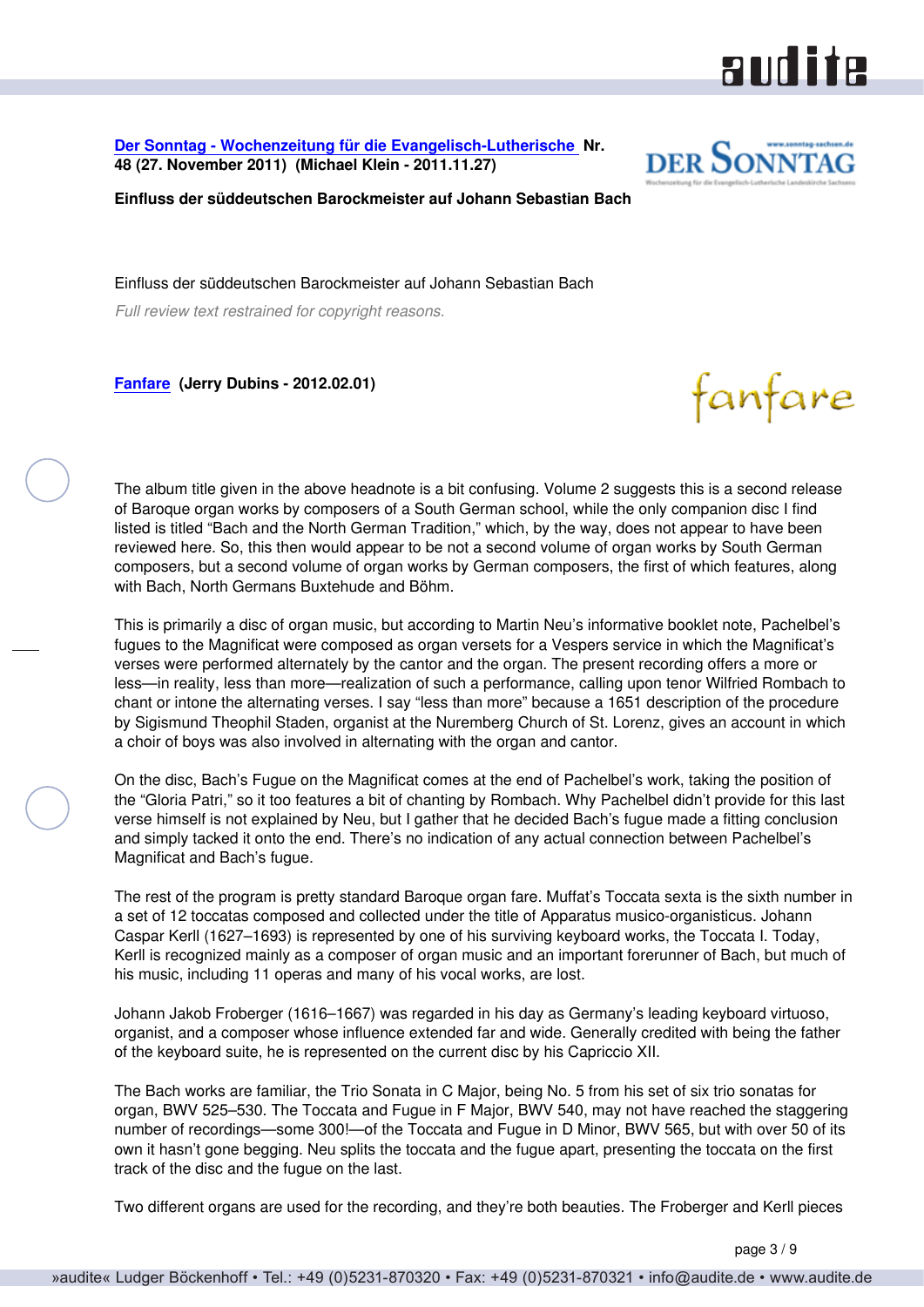# and ite

<span id="page-3-0"></span>are performed on the historic choir organ by Blasius Bernauer (1776) in Laufenburg, Switzerland, while the remaining works are played on the new Metzler organ (2005) in Stuttgart-Obertürkheim. Specifications for each instrument are given in the booklet.

The recording is nothing short of magnificent, and Martin Neu demonstrates more than ample technique and musical intelligence in the application of his organs' stops and registrations. I must make note, however, of just one issue regarding the accompanying booklet, and it's something I've mentioned once or twice in the past, though I don't recall if it was in connection with this particular label. The booklet's paper has been treated with some chemical that stinks to high heaven. It's probably not toxic to inhale, but if you've ever experienced the odor emanating from a mill that processes wood pulp for paper products, you'll know the sickening smell I'm describing. Setting the booklet business aside—and I mean as far aside as possible—Neu's Audite SACD is strongly recommended for excellent playing and superior recording.

#### **Fono Forum Mai 2012 (Friedrich Sprondel - 2012.05.01)**



**Wege zu Bach**

*Bach nahm so viele Einflüsse in seine Orgelmusik auf, dass sich einem neugierigen Interpreten viele Wege zu ihm auftun – und manche Aufnahme zeigt, dass auch noch neue zu begehen sind.*

Die Britin Margaret Philips bringt ihre Bach-Gesamteinspielung in Doppelfolgen heraus; jede Scheibe ist dabei einem prominenten Instrument gewidmet. In Folge sechs ist das, neben der neuen Aubertin-Orgel der Pariser Kirche St Louis en I' Île, die legendäre Müller-Orgel der Bavokerk in Haarlem; Folge sieben wurde an der Hildebrandt-Orgel von 1728 in Sangerhausen und an der grandiosen Silbermann-Orgel der Freiberger Petrikirche aufgezeichnet. Philips spielt tadellos und mit sicherem Geschmack in Tempo und Registerwahl. Interessant ist, welche der großen Orgelwerke sie welchem Instrument zuweist. So erklingen in Folge sechs die großen Präludien und Fugen in e- und h-Moll BWV 548 und BWV 544 an der monumentalen Haarlemer Orgel, Fantasie und Fuge g-Moll BWV 542 und die frühe Toccata E-Dur BWV 566 am eleganten Aubertin-Instrument; Folge VII bringt das lebhafte G-Dur-Werkpaar BWV 541 und das "Grossomogul"-Concerto nach Vivaldi an der farbenfrohen Sangerhauser Orgel, und dem 32-Fuß-Klang in Freiberg vertraut Philips die beiden großen c-Moll-Zyklen an, Präludium und Fuge BWV 546 und die Passacaglia. Möglicherweise lassen sich die Instrumente tontechnisch noch charakteristischer abbilden; in puncto Stilistik und Lebendigkeit macht Margaret Philips aber keiner etwas vor.

Das kann auch für den Leipziger Thomasorganist Ullrich Böhme gelten. Zuletzt hat er sich die großen Orgelchoräle vorgenommen, die Bach in seinen späten Leipziger Jahren in einer Sammelhandschrift zusammenfasste. Jedem Choral stellt Böhme einen Bach'schen Choralsatz voran, gespielt auf der kleinen Hildebrandt-Orgel von 1723 in Störmthal, einem kraftvoll-herben Instrument, das Bach bekannt war. Den jeweiligen Orgelchoral – oder die zugehörige Werkgruppe – spielt Böhme dann auf der großen "Bachorgel" der Leipziger Thomaskirche, die Gerald Woehl im Bachjahr 2000 fertigstellte. Beide Instrumente wurden mit vorteilhafter Direktheit aufgenommen und die farbenreiche, klangmächtige neue Orgel kann neben der charakterstarken alten gut bestehen. Ein Vergnügen aber ist, zu erleben, wie die "Bachorgel" den Thomasorganisten offenbar inspiriert. Er artikuliert und registriert, bei straffen Tempi und absoluter Klarheit, mit umwerfender Spielfreude. Die höchst anspruchsvolle Sammlung wird in ihrem stilistischen Reichtum unmittelbar erlebbar: als packende Musik.

Martin Neu möchte in seinen beiden Einspielungen Bach aus der Perspektive der nord- und süddeutschen Orgelkunst des 17. Jahrhunderts sichtbar machen. Er hat sich stilistisch adäquate Instrumente ausgesucht: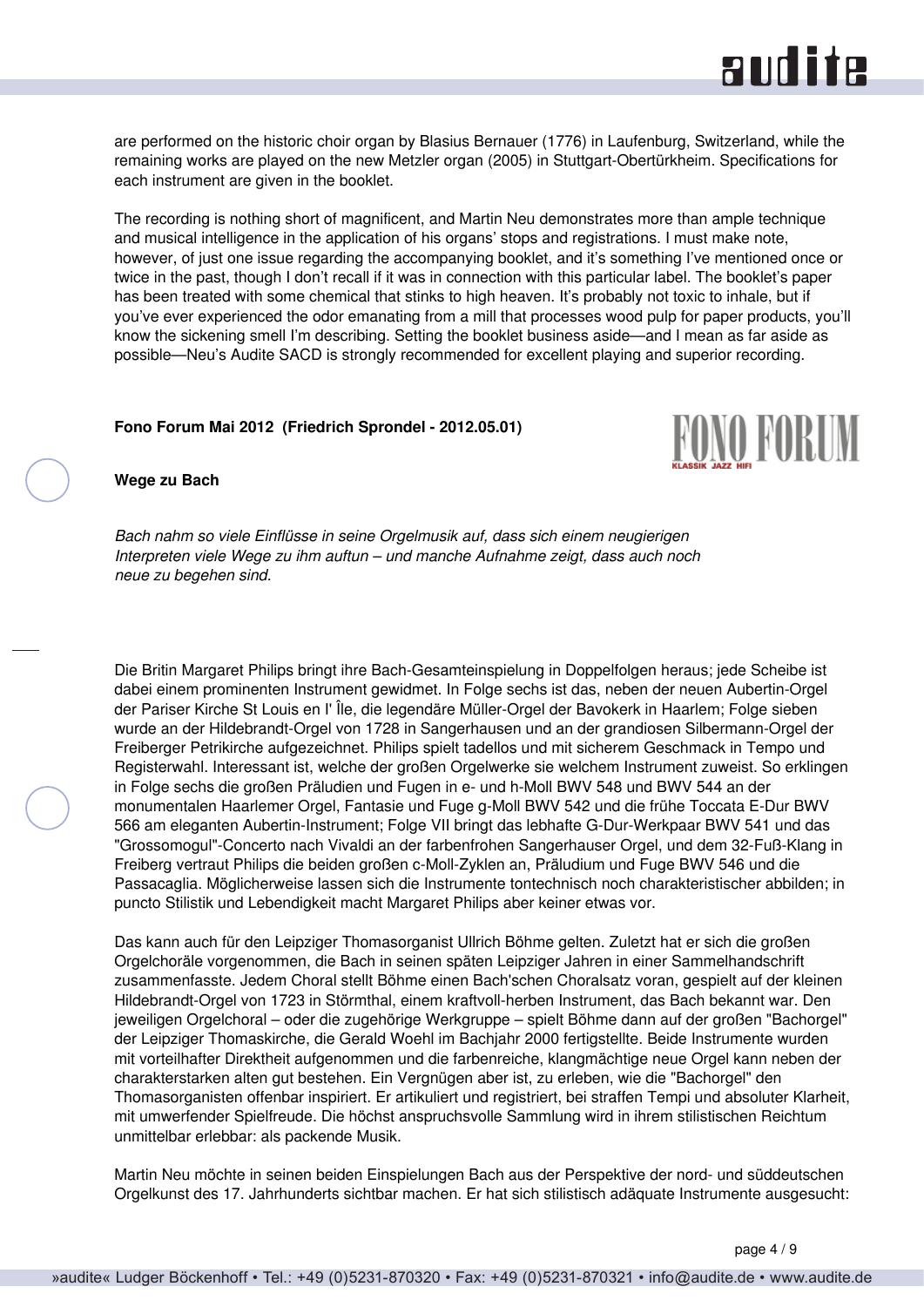# **RUD ite**

<span id="page-4-0"></span>Die Ahrend-Orgel in Herzogenaurach überzeugt mit warm-artikuliertem Klang und gibt dem norddeutschen Repertoire – hier beschränkt auf Bachs unmittelbare Bekanntschaften Böhm und Buxtehude – lebhafte Farbigkeit; beim süddeutschen – Kerll, Muffat, Froberger und Pachelbel – nutzt Neu die intensiv strahlende Metzler-Orgel in Obertürkheim für Pedaliter-Kompositionen, die Bernauer-Orgel in Laufenburg von 1776 mit ihrem satt-obertönigen Klang für die Manualiter-Musik. Hörbar inspiriert vom lebendigen Klang der Instrumente, spielt Neu stilistisch angemessen, übertreibt weder Tempi noch Artikulation und registriert oft betont schlicht, aber dank charaktervoller Einzelstimmen musikalisch sehr ergiebig. Die suggerierte Abhängigkeit begründet Neu im Booklet-Text einleuchtend; doch wird vor allem deutlich, wie stark Bach das Aufgenommene jeweils um- und sich anverwandelte.

Carsten Wiebusch geht einen Schritt weiter, indem er sich vornimmt, Bach gleichsam durch die Ohren eines anderen zu präsentieren: Er hält sich an die Ausgaben, die der Brahms-Zeitgenosse William Thomas Best mit Spielanweisungen für den modernen Konzertorganisten und seine technisch fortgeschrittene Orgel versehen hatte. Wiebusch präsentiert damit jene Klangressourcen, die die Klais-Orgel der Karlsruher Christuskirche hinzugewann, als sie kürzlich renoviert wurde. Dabei wurde die schlanke Sechziger-Jahre-Disposition um romantische Farben erweitert, die sich in der gelungenen Aufnahme durch große Intensität nachdrücklich bemerkbar machen. Schärfe und Fülle zusammen ergeben eine expressive Klangpalette, die Wiebusch nutzt, um den Best'schen Interpretationen dramatisches Profil zu verleihen – auch den Überraschungen, die in pièces de résistance wie der Passacaglia und der d-Moll-Toccata auf den Hörer warten. Dabei spielt Wiebusch selber überaus charakteristisch: Er meidet schwülstiges Romantisieren, artikuliert deutlich und lässt auch über die Tempobeugungen hinweg den rhythmischen Fluss nie abreißen. Wiebuschs Bach holt sich letztlich bei W. T. Best die Lizenz für ein expressiv gesteigertes Bach-Spiel – das als solches zweifellos überzeugt.

**Glaube + Heimat - Mitteldeutsche Kirchenzeitung Nr. 48 (27. November 2011) (Michael Klein - 2011.11.27)**



**Einfluss der süddeutschen Barockmeister auf Johann Sebastian Bach**

Einfluss der süddeutschen Barockmeister auf Johann Sebastian Bach

*Full review text restrained for copyright reasons.*

**Heidenheimer Zeitung am Sonntag 21.12.2011 (Otto Paul Burkhardt - 2011.12.21)**

**HEIDENHEIMER ZEITUNG** 

**Kurz vor Torschluss**

Kurz vor Torschluss *Full review text restrained for copyright reasons.*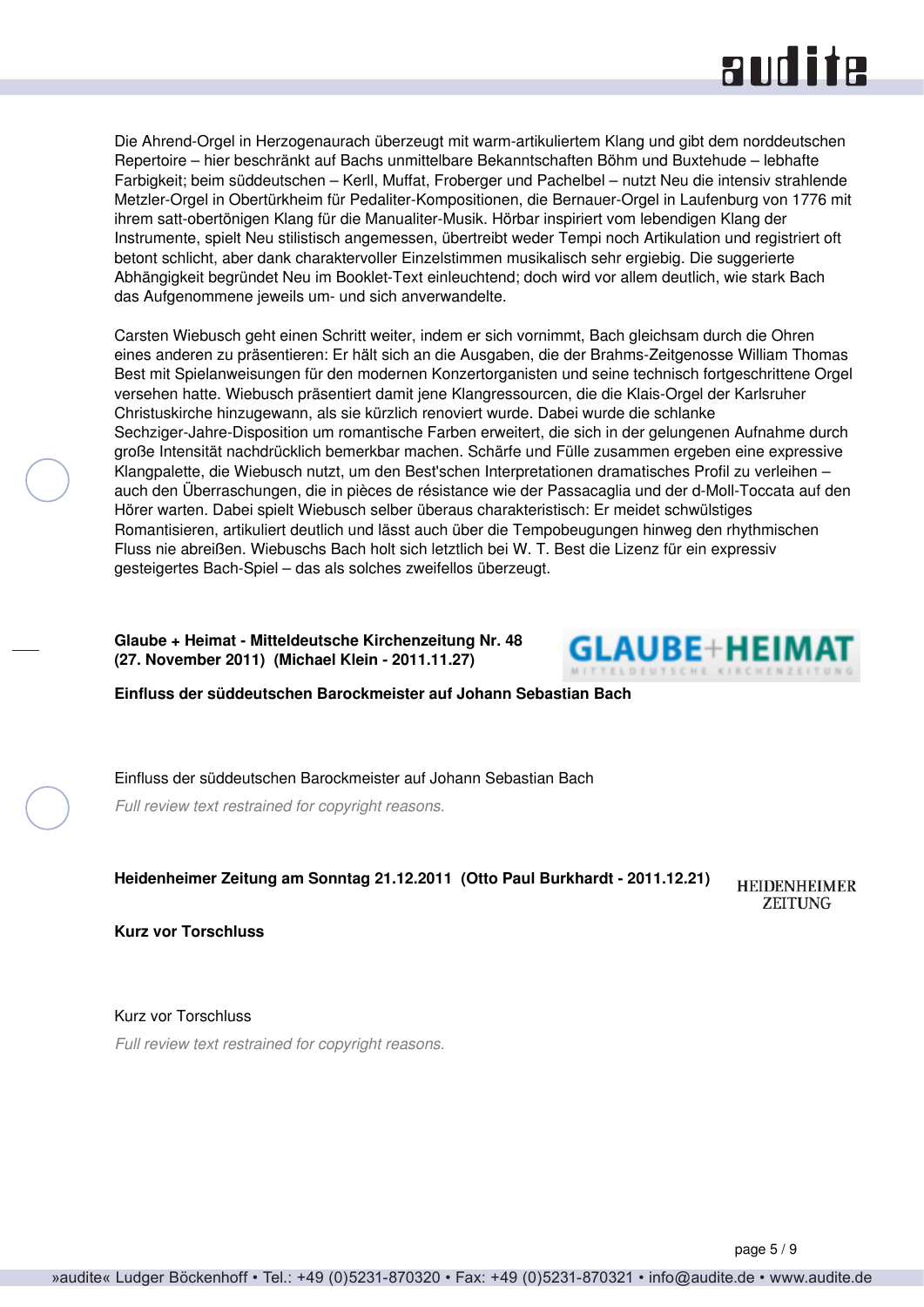# and ite

### <span id="page-5-0"></span>**International Record Review February 2012 (David Newsholme - 2012.02.01)**



This release by Audite is the second volume to feature Bach's organ music played by Martin Neu (the first was reviewed by Marc Rochester in April 2010). In the first, Neu combines works composed by the great composer with those by two North German organist-composers, Dietrich Buxtehude and Georg Böhm. Here, the Toccata and Fugue in F major, the Magnificat Fugue and the trio sonata for organ in C major feature alongside pieces by four composers of the South German tradition, Georg Muffat, Johann Pachelbel, Johann Jakob Froberger and Johann Caspar Kerll.

Neu uses two different organs: the choir organ by Blasius Bernauer at Laufenburg in Switzerland and a modern instrument, conceived in Baroque style by Metzler in 2005 at Stuttgart-Obertürkheim. Brief information is given about both instruments in the accompanying booklet and for further information, including details of the registrations used on this recording, we are helpfully directed to the company's website. Perplexingly there is no indication in the booklet about which organ was used for which pieces or the reasons why. However, it is fairly easy to discern when listening to the disc; both pitch and temperament vary (the earlier pieces by Froberger and Kerll are both played at Laufenburg and the remaining works on the Metzler at Obertürkheim). Tenor Wilfried Rombach makes an appearance on the recording, taking the traditional role of the cantor as he very capably sings alternate versicles of Pachelbel 's Magnificat versets.

Evidently, Neu views these recordings as informative documents; he writes in the accompanying programme notes that it is possible 'to clarify trends and offer an insight into existing interrelations [between Bach's music and that of the South German tradition]'. A glance at the track list reveals that the pieces are evidently chosen for the potential of direct comparison; there are three toccatas, one each by Kerll, Muffat and Bach himself. Additionally there are pieces based on the Magnificat by Pachelbel and Bach. Bach's setting is deliberately placed after Pachelbel's series of versets; we are told that it 'thus takes the position of the "Gloria Patri" which, according to Sigismund Theophil Staden, should stand 'mighty within the work'. However, it is clear that the interrelationships between the various pieces played on the disc are far more various and further-reaching than similarity of genre or melodic theme. Neu explores the similarities in compositional approach in his lucidly written notes, immaculately translated into English by Viola Scheffel. This is a programme that has clearly been well planned and researched.

Bach's Toccata and Fugue in F have been split and placed at either end of the disc; as Neu explains, they were probably written independently of each other and so there is justification for this approach. His performance of the Toccata glitters, featuring nimbly executed ornamentation in every register. One wonders whether the use of the pedal reed through the lengthy pedal points is perhaps a little overwhelming in terms of balance. However, this shouldn't overshadow an otherwise very musical performance which demonstrates much poise, especially in some of the more agile pedal passages. The Fugue, a majestic double fugue, is played with a great sense of expansiveness without becoming ponderous, allowing the various polyphonic strands to be easily discerned by the listener.

Neu's renditions of the first and final movements of the trio sonata in C are lively, which befits the music. The tempos chosen work well; they are sprightly without being too fast for the generous acoustic of the building. The central movement is played steadily and with great musical integrity especially with regards to Neu's sensitivity of phrasing. In contrast, he chooses an upbeat tempo for the Magnificat Fugue, enabling the music to gather momentum leading towards the fabulous sounding of the subject in the pedal part at the work's conclusion.

Of the other works played here, the two performed on the historical organ at Laufenberg stand out. Kerll's Toccata is executed with a fine sense of clarity without sounding over-fussy and there is a good sense of forward movement in the passagework. Froberger's Capriccio is played with a suitable lightness of approach to articulation and using sprightly tempos, ensuring that the dance character of the music comes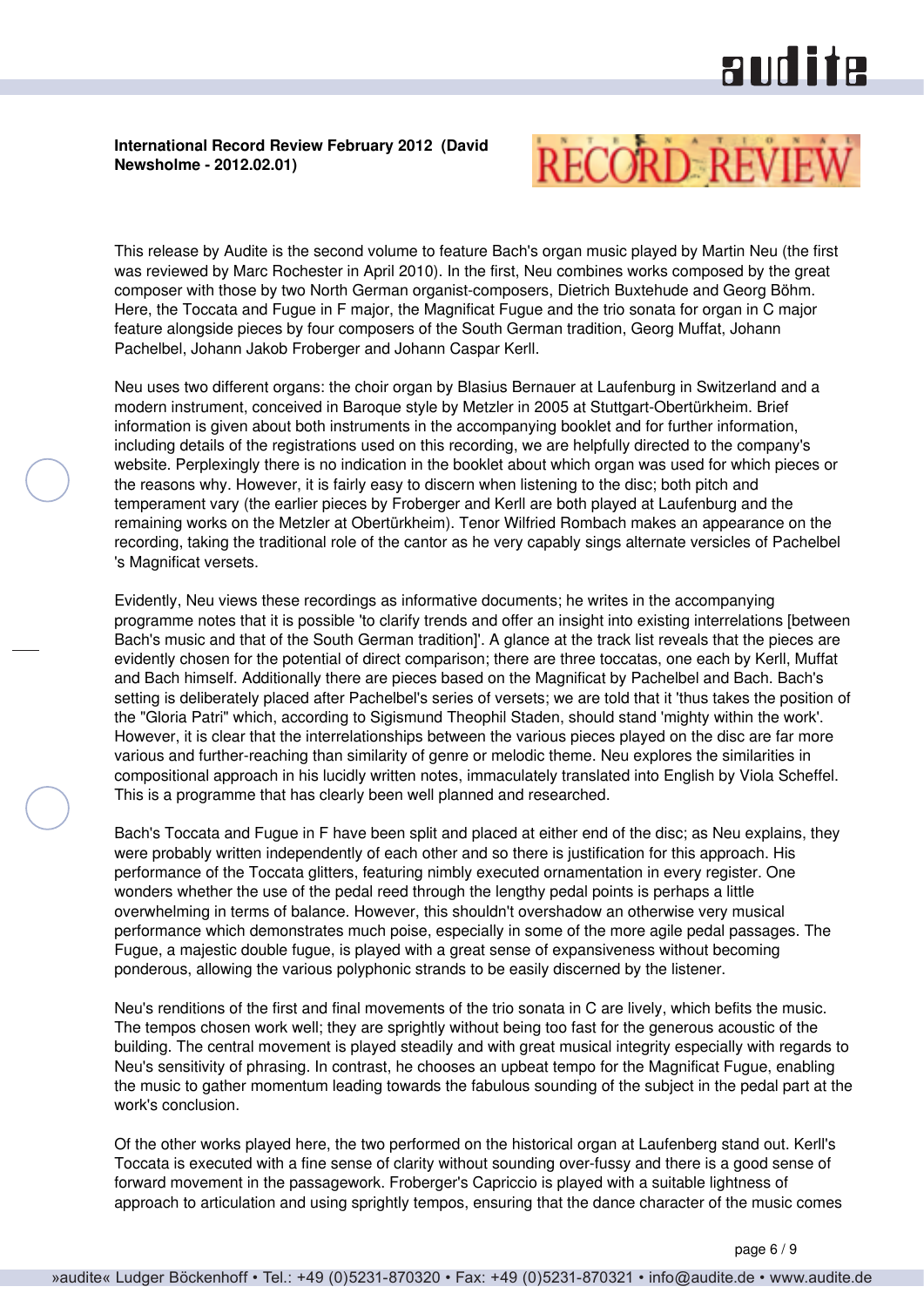

<span id="page-6-0"></span>across to the listener. Undoubtedly both works benefit from performance on the Laufenberg instrument, with Neu exploiting the delicate and varied resources available to him. The change from one instrument to another and back again mid-disc feels slightly unusual when one listens to the recording as a continuous programme, though this should not be counted as a particular drawback. This is a fascinating, well-executed release that is recommended to anyone with an interest in music of this period.

**Organ 02/2013 (Axel Wilberg - 2013.02.01)**



Neu spielt mit sicherem Zugriff, klarer Artikulation und festem Tempo. Stilsicherheit und technische Souveränität seines Spiels stehen außer Frage.

*Full review text restrained for copyright reasons.*

**Organists' Review March 2012 (Nicholas Johnson - 2012.03.01)**



This SACD release from Audite formst he second volume of a collection focusing on composers, mostly documented by C.P.E. Bach, crowned with repertoire from Bach's own output. Detailed programme notes give a background to all composers, and the research is precise. Tuning and temperaments have been taken into account, for the earlier works of Froberger and Kerll performed at the choir organ built by Blasius Bernauer in 1776.

Much of the music is recorded at 2005 Metzler organ in Stuttgart – Obertürkheim. This splendid organ is first heard in organo pleno for Bach's Toccata in F, BWV 540. A compelling performance, although slightly lacking in forward movement.

Organist Martin Neu shows affinity with the style and his articulations are very convincing. The tempo choices in the more rapid toccatas of Muffat and Pachelbel are particularly fine together with stylish registrations (they can be found on line!) Neu always avoids the tendency to rush the toccatas. He really comes alive in the Trio Sonata no. 5 in C major, BWV 529, this being my favourite of his performances.

A pleasing touch is the addition of tenor Wilfried Rombach, whose shapely performance of the plainsong Magnificat verses sets Pachelbel's Magnificat in context of its performance at the Nuremburg Church of St Sebald. Pachelbel's final organ interpolation is lost and the addition of Bach's own Fugue on the Magnificat, BWV 733, as the Gloria Patri is master stroke of programming.

Bach's Fugue in F major, BWV 540, forms a dramatic conclusion to this most enjoyable recording, so thoughtfully conceived and executed. A few unsteady moments, but I thoroughly recommend this CD.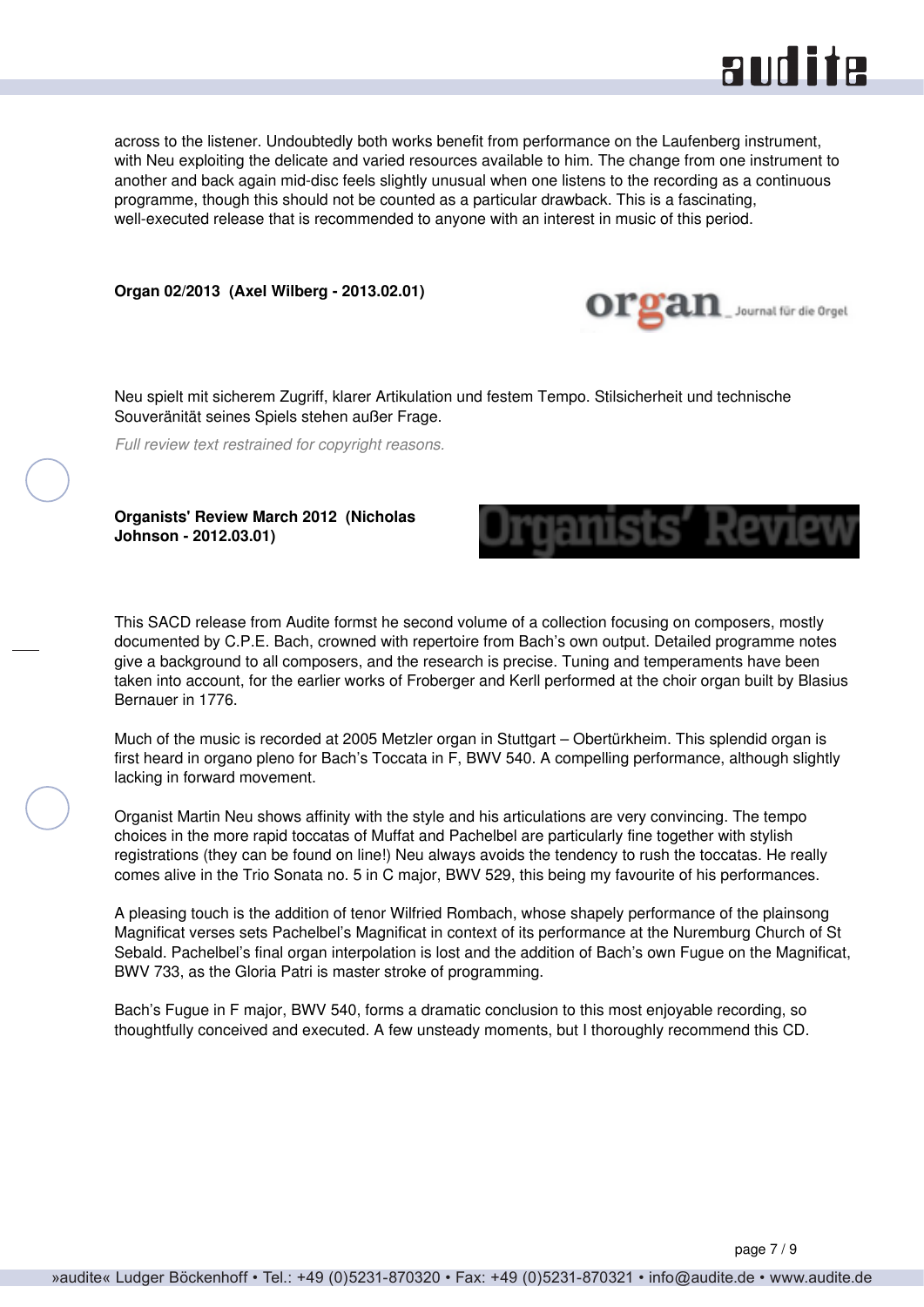# audite

### <span id="page-7-0"></span>**Reutlinger Generalanzeiger 16.12.2011 (akr - 2011.12.16)**

# Reutlinger<br>General-Anzeiger

**Orgelmusik der Barockzeit**

*Annäherung an eine Musik-Epoche*

Orgelmusik der Barockzeit

*Full review text restrained for copyright reasons.*